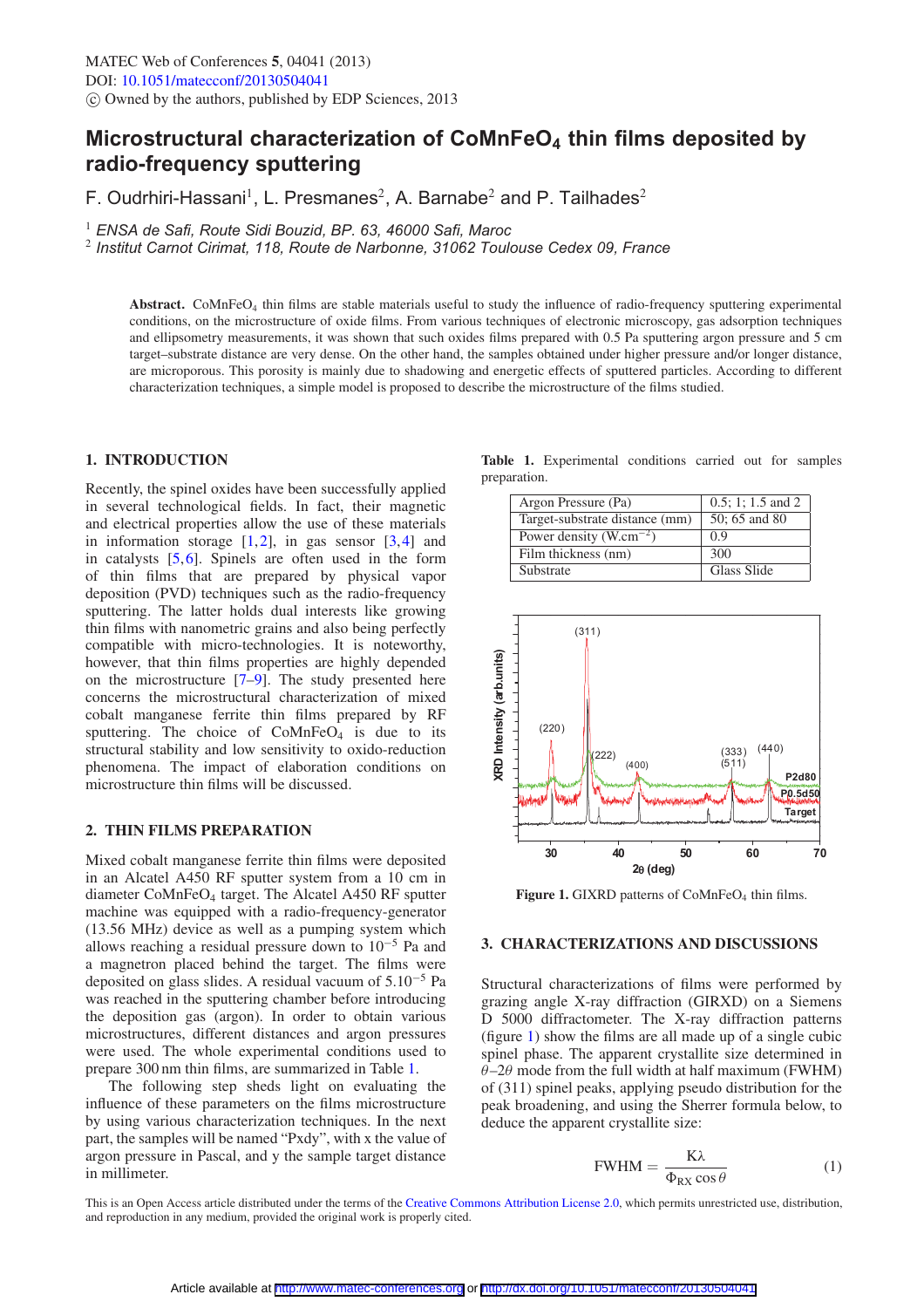<span id="page-1-0"></span>

**Figure 2.** Variation of crystallites size according to the pressure of deposition for various distances target-substrate.

where FWHM is size broadening corrected by the instrumental contribution and k is a constant, in this calculation k= 0.9,  $\lambda$  is the radiation wavelength ( $\lambda$  = 1.5406 Å for Cu  $K_{\alpha 1}$ ),  $\Phi_{RX}$  is apparent crystallite size and  $\theta$  is Bragg angle.

The crystallite size  $\Phi_{X-ray}$  varies as a function of conditions elaborations (Figure [2\)](#page-1-0). Indeed, for a given argon pressure,  $\Phi_{X-ray}$  seems to be decreased by increasing distance.

The crystallites size is related to the energy of various particles coming from the target to the surface of the layer in growth [\[7](#page-2-6)]. Therefore, taking into account this energy effect which is connected to the elaboration conditions, we thus expect significant microstructural changes in elaborate thin films. The images obtained by AFM and SEM microscopy techniques showed the same variation of the grains sizes as that calculated with x-rays diffraction technique [\[11\]](#page-2-8). The change of the microstructure was also observed. However, it was difficult to reach the porosity of films with these techniques of microscopy.

The use of B.E.T method to measure the specific area of thin films allows us to determine precisely the interganular porosity. The surface area measurements were done on freshly prepared samples with a Micromeritics ASAP 2010 operating with Krypton at liquid nitrogen temperature. Several (1.3 cm \* 1.3 cm) square samples covered on each side by 300 nm thick oxide films were placed in the Micromeritics ASAP 2010 cell for each experiment. Prior to measurements, the samples were heated under vacuum at 300 ℃ for 16 h to clean their surfaces [\[9\]](#page-2-7). From krypton adsorption isotherms at 77 K the surface area can be measured for these samples. Because of the difficulty to measure the very low mass of the layers deposited, it was not possible to us to precisely determine the specific surface of films (generally expressed in  $m^2$  /g in the case of the powders). We thus calculated the surface enhancement factor (SEF) defined by the surface area measured by krypton adsorption for a 1m\*1m square part of a 300 nm thick film.

B.E.T. method proves to be a technique more effective than microscopy to give quantitative values making it possible to compare the intergranular porosity of various films. The curves  $SEF = f(P_{Ar})$  (Figure [3\)](#page-1-1) show that this

<span id="page-1-1"></span>

**Figure 3.** Variation of Surface Enhancement Factor according to argon pressure of deposition for various distances targetsubstrate.

factor is higher for the long distances target-substrate and high deposition pressure. This can be explained by the fact that the flow of particles extracted from plasma is concentrated on a small surface which increases the number of collisions occurring in the space between the target and the substrate and causes an increase of mean incident angle and thus, the appearance of shadowing effects leading to intergranular voids within the growing layer [\[9\]](#page-2-7).

To supplement the information obtained from the analysis of the surface, we used the ellipsometry which makes it possible to connect the evolutions of optical indices n and k to the microstructure of the thin films. Ellipsometry was carried out with a spectroscopic ellipsometer in the whole visible spectral range of (350– 800 nm). The fitting of ellipsometric data, was first modelled with the Tauc-Lorentz (TL) dispersion relations [\[12](#page-2-9)]. A sample stack structure glass/film/surface layer, was employed to extract the optical constants (n and k) of thin films. Most of the films studied are porous and the optical constants measured are related to the properties of both CoMnFe $O_4$  and voids [\[10](#page-2-10)]. Some samples however, are almost 100% dense, as demonstrated by surface area measurements and the high values of the refractive and absorptive indices (P0.5d50). The real optical constants of dense CoMnFeO4 can then be obtained from these samples. To determine the porosity and to study the evolution of the films, a model is adopted considering a glass substrate of  $L1 = 1$  mm thickness, covered by the oxide film made itself by two layers L2 and L3. The first one called (L2), in contact with the substrate, is completely dense, its thickness is L2 nanometers and its optical constants are those previously determined for dense  $CoMnFeO<sub>4</sub>$ . The second layer (L3) of L3 nanometers, displays a porosity of p3 percent. The upper part (L4) of the film is made of a 50% porous layer having a thickness of L4 nanometers. Surface roughness and porous layers were modelled with the Bruggeman effective medium approximation (BEMA) [\[12](#page-2-9)], where the layers are constituted of a mixture of dense CoMnFeO4 and void. We observed that n and k values changed for materials characterized, this variation is due to the